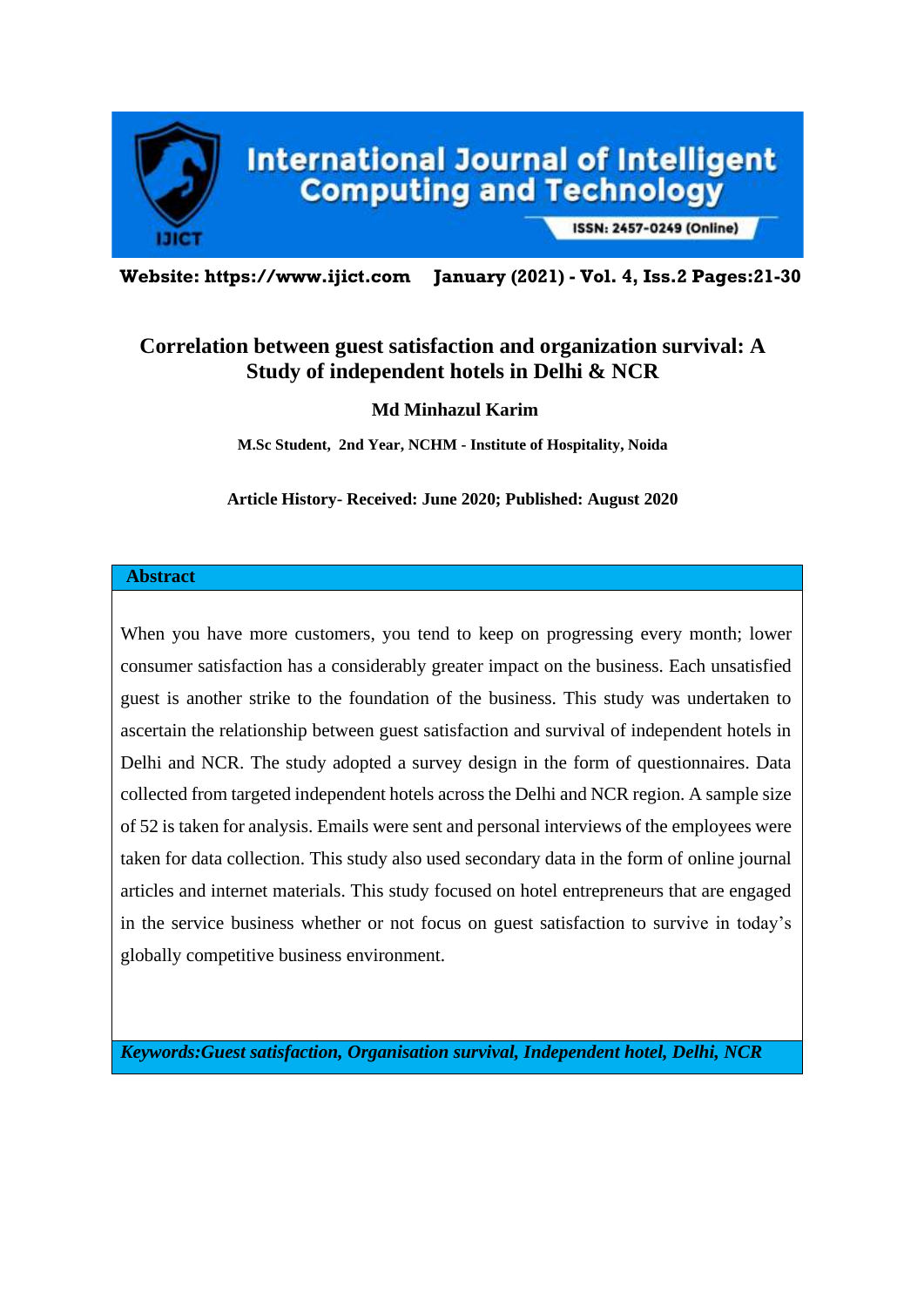### **1. INTRODUCTION**

Today managements are well aware that their survival in accomplishing the significant objectives of the hotel relies upon the satisfaction of their guests. To survive in today's markets, making a strong relationship with guests is the most imperative to make guest come again. A strong relationship is build by strong trust. Guest satisfaction expect creating and keeping up long tern relationship with valuable customers of the hotel. CRM centers on understanding the requirements and wants of the guest and accomplishing it and putting these requirements at the heart of the hotel and adding it in the company's strategy. Organizations that don't gather consumer loyalty data don't know whether they are on the right track or where they have to adjust to fulfill their customer's needs. Independent hotels need to do their most extreme to keep clients and get into a position where clients appropriate positive informal exchange about the association. If you have to keep your guests satisfied then you have to continue giving satisfactory results on every occasion.

## **2. LITERATURE REVIEW**

### **CUSTOMER/GUEST RELATIONSHIP MANAGEMENT (CRM)**

The significance of holding existing clients and extending business is of prime importance and cost of finding new clients mean each current client could be important [11]. After the 2000s, with the expanded use and impact of the web and such stages as exchange gatherings, consumers had the chance to be all the more dominant and effective against the ventures [2]. Utilizing CRM permits corporate agents to focus on one customer at one time, building up first an enduring and lasting and then a equally valuable relationship [6]. In the mid 21st century, different organizations are competing to set up another connection with existing customer and raise long client loyalty and productivity for their organization [10]

#### **CUSTOMER SATISFACTION**

The connection between satisfaction and loyalty is characterized as an exceptionally fulfilled guest's by and large remains committed longer, purchases more as the hotel presents new products and update existing products, talk well about the hotel and its product, give less consideration to competing brands, and is less sensitive to cost [1]. The hotel business is a guest headed service and for hotel to advertise themselves as brands it is essential to be customer driven and ensure that their guests get the best quality service [3]. The hotel manager to guarantee that their guests remain consistently fulfilled, they should guarantee that guests feel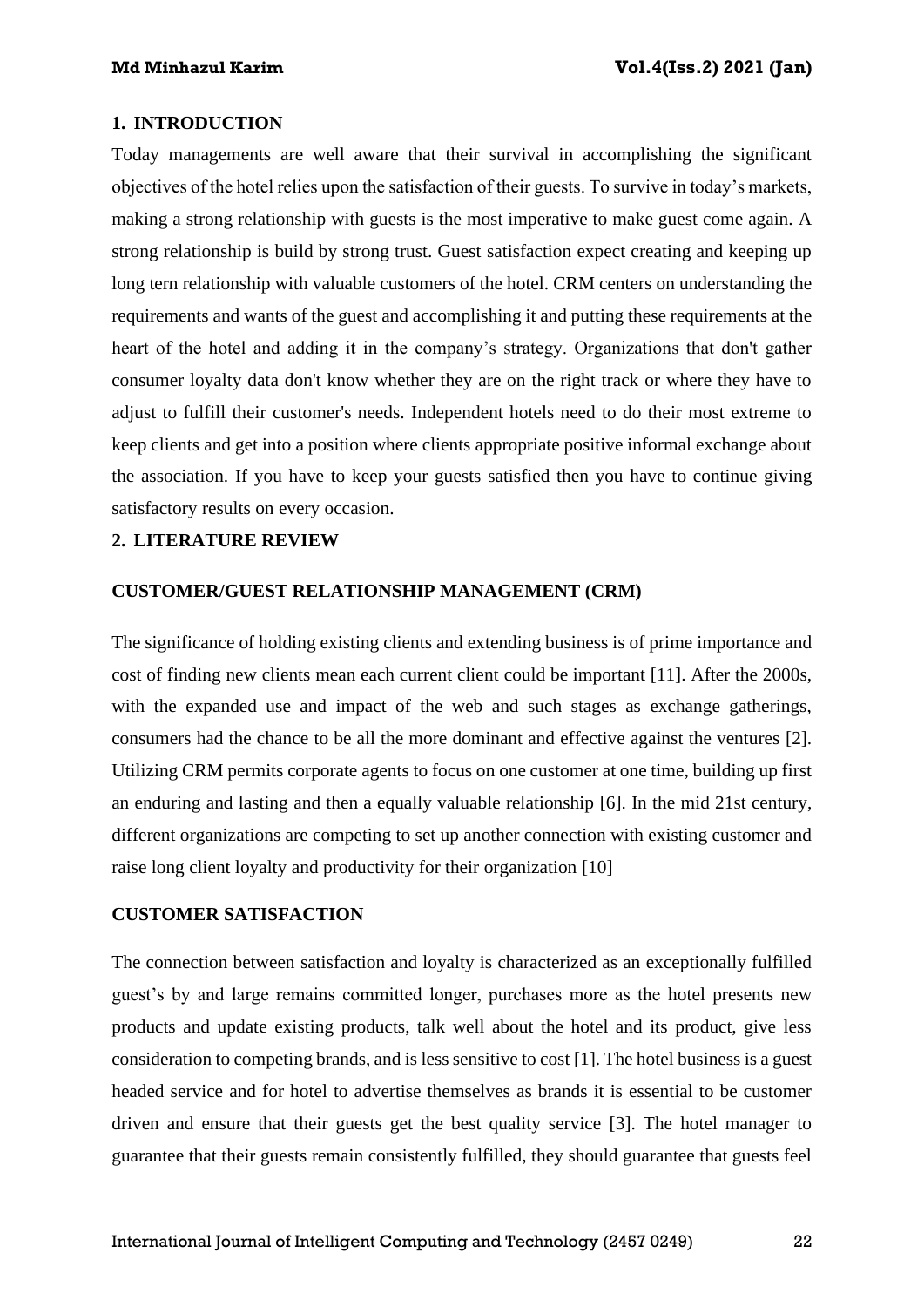invited, obligingly and proficiently served in a perfect, safe and protected condition with the best nature of service sold at a sensible cost [4].

## **SURVIVAL OF INDEPENDENT HOTELS (ENTREPRENEURS)**

Government support, different outside projects may have positive impact on the exhibition of new business [5]. Industry pioneers who are advocating Startup India need high transmission capacity, tax reductions on budget plan cell phones supporting vernacular dialects, less difficult KYC standards, and improved access to power and credits. They are associating with strategy makers to get rid of guidelines which go about as a brake to investment [12].

| <b>SL</b>               | <b>Citation</b>            | <b>CRM Objectives</b>    | <b>Explanations</b>                              |
|-------------------------|----------------------------|--------------------------|--------------------------------------------------|
| $\mathbf{1}$            | Work wise softwar,         | Service<br>Ought<br>to   | Make a profit focus out of a hotel utilizing     |
|                         | 2018                       | Decrease<br>Expenses     | operational and guest's data to lessen costs and |
|                         |                            | and Increase Profits     | produce more incomes.                            |
| $\overline{2}$          | Jacobsen, 2015             | Service<br>Ought<br>to   | Make a proficient and successful hotel business  |
|                         |                            | Improve Delivery of      | utilizing incorporated all data accessible in    |
|                         |                            | Service                  | other front office and ERP applications.         |
| $\overline{3}$          | How hospitality is         | Service Should Assist    | Upgraded guest's care, service and guest's data  |
|                         | <b>CRM</b><br>and<br>using | Hotels with Satisfying   | across the hotel to improve consumer loyalty     |
|                         | how they could use         | Guests                   | and satisfaction.                                |
|                         | it better, 2020            |                          |                                                  |
| $\overline{\mathbf{4}}$ | <b>CRM</b><br>Hotel        | Service Should Assist    | Differentiate business by offering service as a  |
|                         | Software: How to           | Hotel<br>with            | differentiator utilizing various channels, full  |
|                         | What<br>Know<br>to         | Differentiating<br>their | chain wide perspective on guest's data.          |
|                         | Look For in $2020$ ,       | Products                 |                                                  |
|                         | 2019                       |                          |                                                  |

**Table: 1 Objectives of CRM in Service Sector**

## **3. RESEARCH OBJECTIVES**

1.To understand role of guest relationship management in the hotel sector.

2.To analyze the relationship between guest satisfaction and survival of independent hotels in Delhi and NCR region.

## **METHODOLOGY**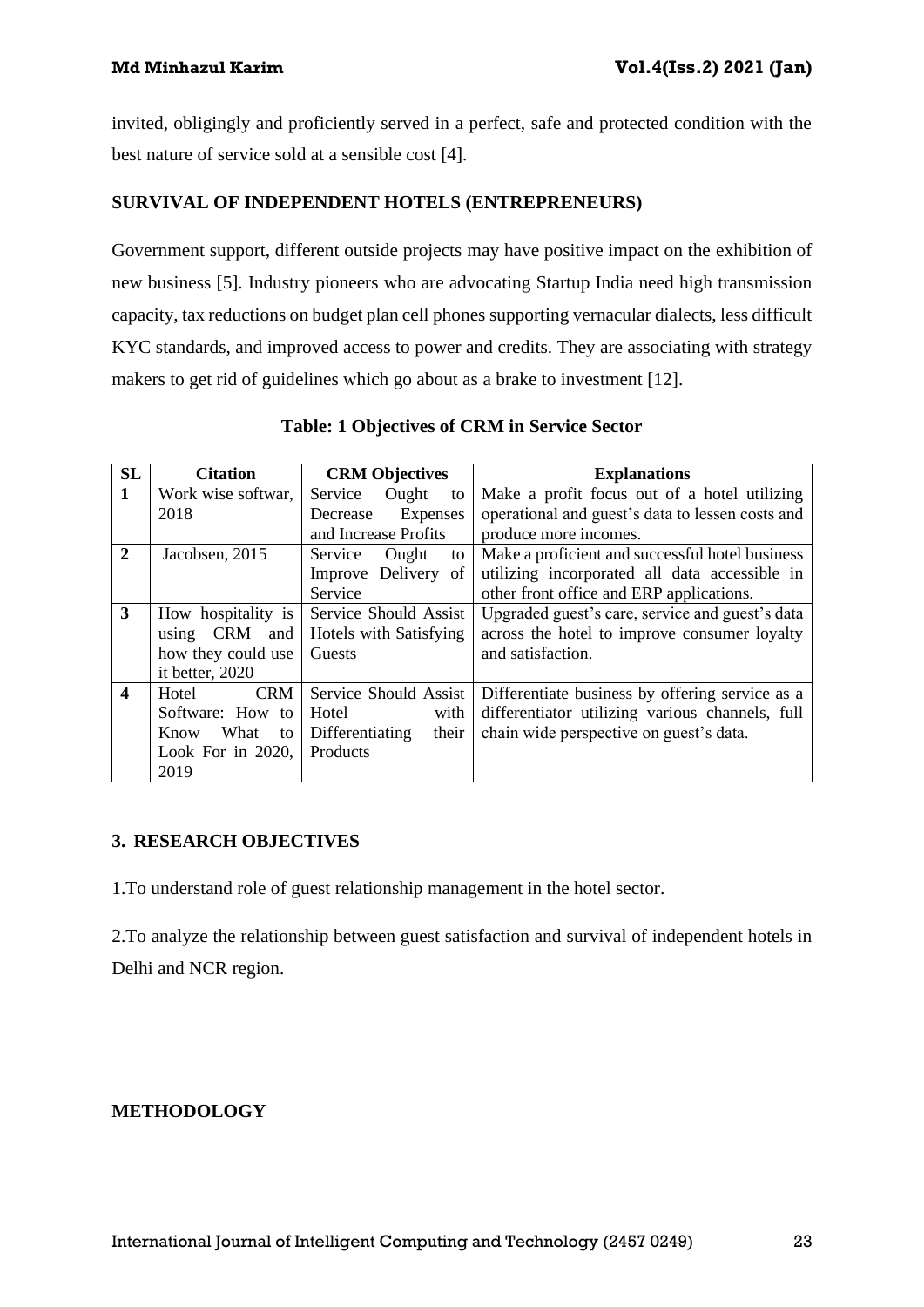A structured questionnaire was administered to 60 independent hotels in Delhi & NCR professionals. The Likert scale was used to collect responses. The sampling method used is Non-Probability (Convinces sampling). Respondents were approached through emails and personal interviews. Both the variables were analyzed by the use of Microsoft EXCEL. Secondary data has been collected from relevant literature from various sources referring to the previous data from various sources such as online journals, websites, articles, and observational facts. Various related papers were studied and relevant information was collected, sorted, arranged and compiled together to formulate this paper.

## **HYPOTHESIS**

H10: There is no association between guest satisfaction and organization survival for independent hotels in Delhi & NCR region.

H1a: There is association between guest satisfaction and organization survival for independent hotels in Delhi & NCR region.

| No.                         | Description                      | Results |
|-----------------------------|----------------------------------|---------|
|                             | Questionnaires                   | 60      |
| $\mathcal{D}_{\mathcal{L}}$ | Questionnaires reverted          | 52      |
| 3                           | Viable questionnaires            | 52      |
|                             | Response rate                    | 86.67%  |
| 5                           | Questionnaires used for analysis | 52      |

Table 2: Research Sample Profile

60 questionnaires were distributed in 60 different hotels in Delhi &NCR region in order to collect data, out of which all only 52 reverted back, indicating response rate of 86.67% in the survey.

## **4. DATA INTERPRETATION**

Maximum respondents were 2-star independent hotels (13, 25%). Second most responses came from 3-star hotels (11, 21.1%) then in the third no. are other independent non-star hotels (10, 19.2%). Next no. responses came in the row are 4-star independent hotels (8, 15.4%), next 1 star hotels (6, 11.6%) and the last 5-star hotels (4, 7.7%).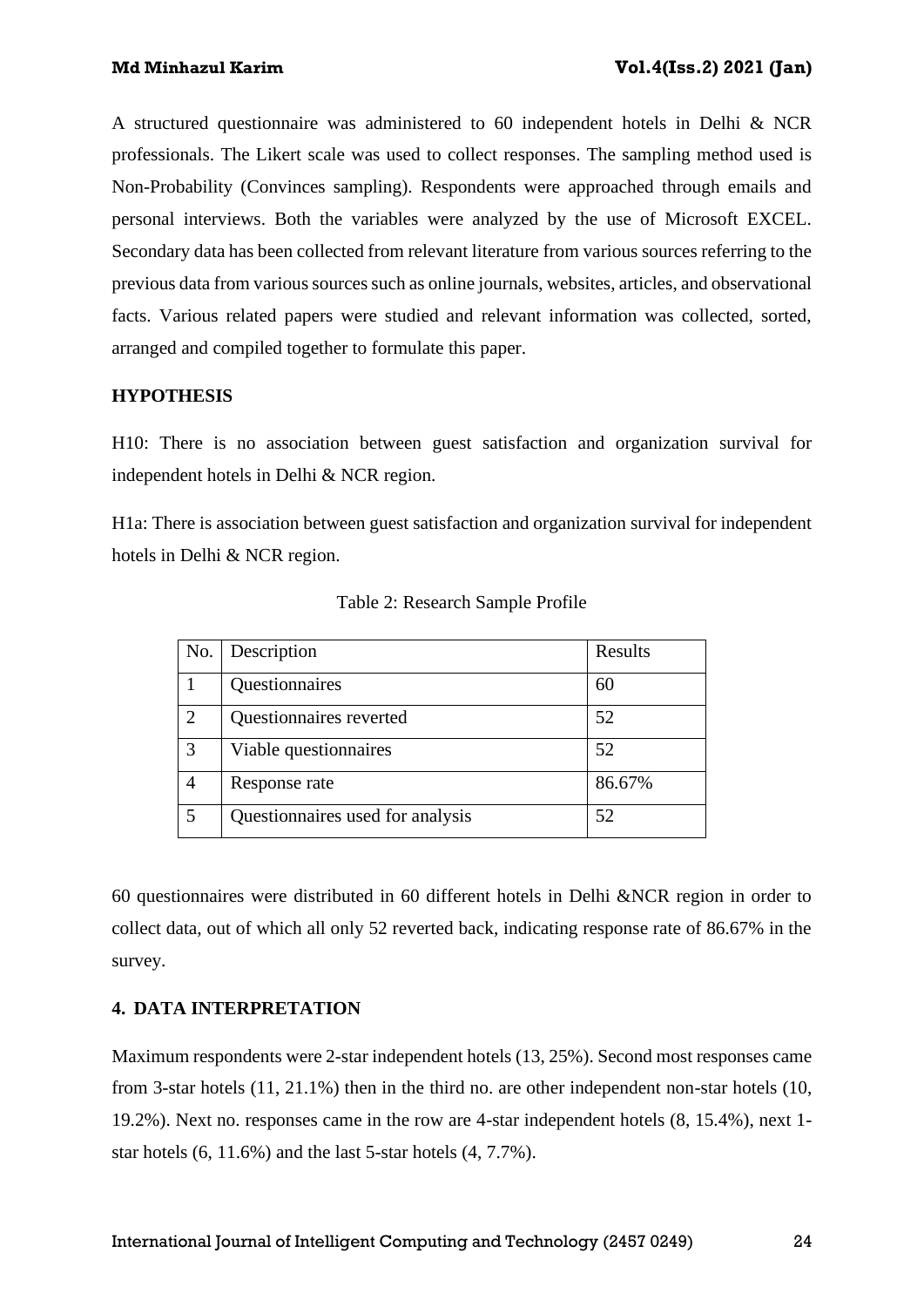| <b>Variables</b> | <b>Categories</b> | <b>Frequency</b> | Percentage $(\% )$ | <b>Cumulative</b> |
|------------------|-------------------|------------------|--------------------|-------------------|
|                  |                   |                  |                    | Percentage        |
|                  | 5 star            |                  | 7.7                | 7.7               |
|                  | 4 star            | 8                | 15.4               | 23.1              |
| Independent      | 3 sar             | 11               | 21.1               | 44.2              |
| <b>Hotels</b>    | 2 star            | 13               | 25                 | 69.2              |
|                  | 1 star            | 6                | 11.6               | 80.8              |
|                  | Non star          | 10               | 19.2               | 100               |
| <b>Total</b>     |                   | 52               | 100                |                   |

## **Table 3: Category of Hotel Responses**

## **5. DESCRIPTIVE ANALYSIS**

|                                     | <b>Ouick reaction to the order</b><br>placed by customer results<br>in repeated business. |               |                       |          | <b>Consistent discount</b><br>for regular customer<br>results in customer<br>loyalty. |              |                | <b>Customer-oriented</b><br>behaviour by employees<br>is a product of customer<br>satisfaction. |                       |  |  |
|-------------------------------------|-------------------------------------------------------------------------------------------|---------------|-----------------------|----------|---------------------------------------------------------------------------------------|--------------|----------------|-------------------------------------------------------------------------------------------------|-----------------------|--|--|
|                                     | No.                                                                                       | $\frac{6}{6}$ | Cum.<br>$\frac{0}{0}$ | No.      | $\frac{0}{0}$                                                                         | Cum.<br>$\%$ | No.            | $\frac{6}{6}$                                                                                   | Cum.<br>$\frac{0}{0}$ |  |  |
| <b>Strongly</b>                     |                                                                                           |               |                       |          |                                                                                       |              |                |                                                                                                 |                       |  |  |
| Agree                               | 21                                                                                        | 40.4          | 40.4                  | 31       | 59.6                                                                                  | 59.6         | 21             | 40.4                                                                                            | 40.4                  |  |  |
| Agree                               | 24                                                                                        | 46.2          | 86.6                  | 15       | 28.9                                                                                  | 88.5         | 25             | 48.1                                                                                            | 88.5                  |  |  |
| <b>Neutral</b>                      | $\overline{2}$                                                                            | 3.8           | 90.4                  | 2        | 3.8                                                                                   | 92.3         |                | 1.9                                                                                             | 90.4                  |  |  |
| <b>Disagree</b>                     | 3                                                                                         | 5.8           | 96.2                  | 3        | 5.8                                                                                   | 98.1         | 2              | 3.8                                                                                             | 94.2                  |  |  |
| <b>Strongly</b><br><b>Disagree</b>  | $\overline{2}$                                                                            | 3.8           | 100                   |          | 1.9                                                                                   | 100          | $\overline{3}$ | 5.8                                                                                             | 100                   |  |  |
| <b>Total</b>                        | 52                                                                                        | 100           |                       | 52       | 100                                                                                   |              |                | 100                                                                                             |                       |  |  |
| <b>Mean</b>                         | 1.865385                                                                                  |               |                       | 1.615385 |                                                                                       |              | 1.865385       |                                                                                                 |                       |  |  |
| <b>Standard</b><br><b>Deviation</b> | 1.010316                                                                                  |               |                       | 0.952887 |                                                                                       |              | 1.048413       |                                                                                                 |                       |  |  |
| <b>Sample</b><br><b>Variance</b>    | 1.020739                                                                                  |               |                       | 0.907994 |                                                                                       |              | 1.09917        |                                                                                                 |                       |  |  |

Table 4: shows that 21 respondents representing 40.4 % strongly agreed towards quick reaction to the orders placed by customer results in repeated business, 24 respondents representing 46.2 % agreed, 2 respondents representing 3.8 % of the hotels were neutral, 3 respondents representing 5.8 % of the hotels disagreed and 2 respondents representing 3.8 % of the hotels strongly disagreed to this assertion.

On the issue on consistent discount for regular customer results in customer loyalty, 31 respondents representing 59.6 % of the total hotels strongly agreed, 15 respondents representing 28.9 percent agreed, 2 respondents representing 3.8 % were neutral, 3 respondents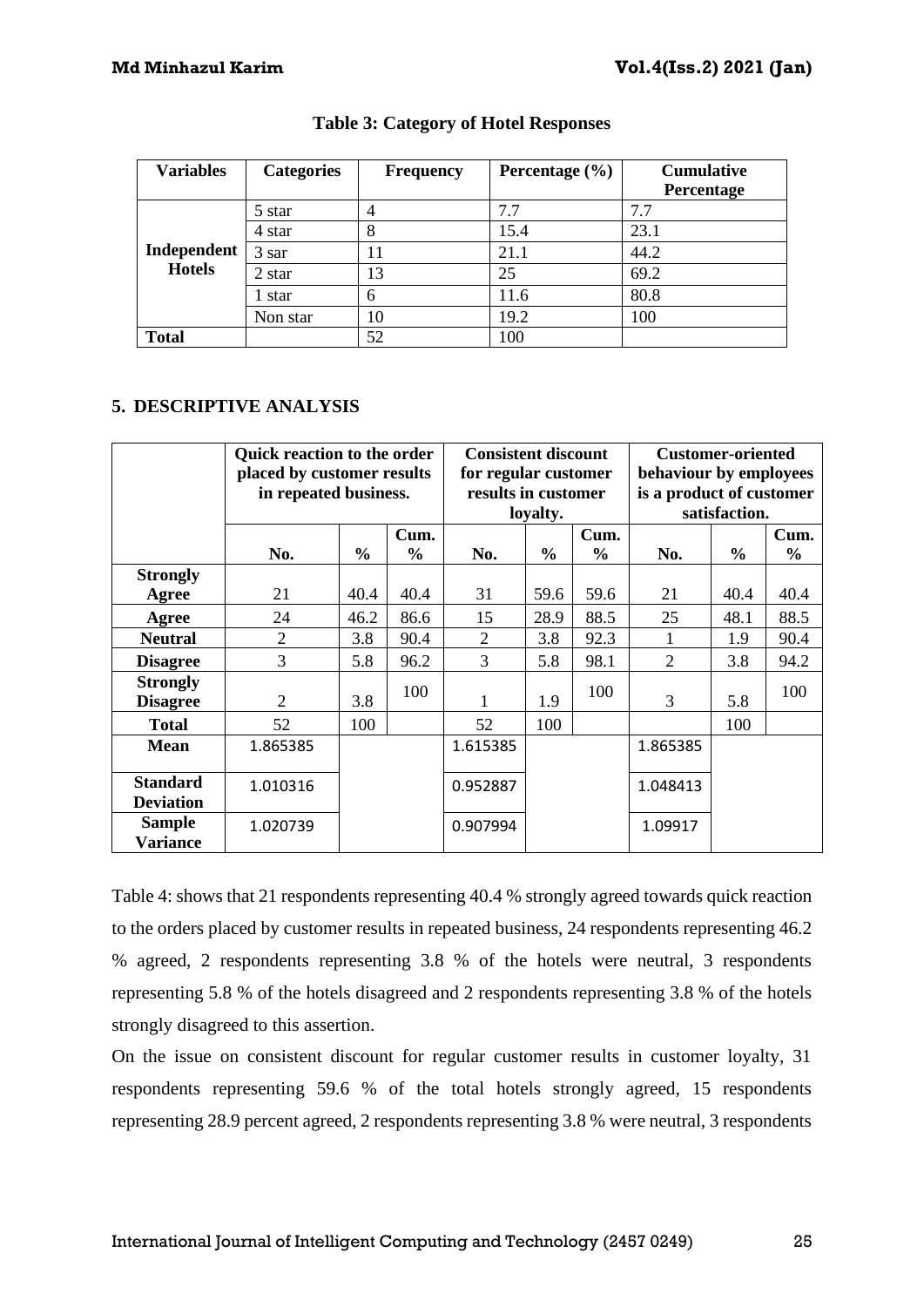representing 5.8 % of the total hotels disagreed and 1 respondents representing 1.9 % strongly disagreed.

And on the issue on customer-oriented behaviour by employees is a product of customer satisfaction, 21 respondents representing 40.4 % of the total respondents strongly agreed, 25 respondents representing 48.1 percent agreed, 1 respondents representing 1.9 % were neutral, 2 respondents representing 3.8 % of the total respondents disagreed and 3 respondents representing 5.8 % strongly disagreed.

The mean ranged in between 1.615 to 1.865. Consistent discount for regular customer has the lowest mean and quick reaction to the order  $\&$  customer-oriented behaviour by employees has the highest, whereas, the standard deviations vary from the lowest of 0.953 for consistent discount for regular customer to the highest of 1.048 for customer-oriented behaviour by employees which means hotels have more similar responses having consistent discount for regular customer which means their views are significantly similar on the idea of regular customer loyalty on consistent discount and remaining hotels have varied opinion on their intention to customer satisfaction.

|                                     | Staff equipped with modern<br>technology improves<br>complaint management<br>results in flow in<br>operations. |               | <b>Favorable working</b><br>environment and ease<br>behaviour towards<br>guests by staff is a<br>cause of survival. |                |               | <b>Giving greater</b><br>importance to customer<br>retention via collecting<br>practical information<br>about guests helps in<br>providing more personal<br>service. |                |               |                       |
|-------------------------------------|----------------------------------------------------------------------------------------------------------------|---------------|---------------------------------------------------------------------------------------------------------------------|----------------|---------------|----------------------------------------------------------------------------------------------------------------------------------------------------------------------|----------------|---------------|-----------------------|
|                                     | No.                                                                                                            | $\frac{0}{0}$ | Cum.<br>$\frac{0}{0}$                                                                                               | No.            | $\frac{0}{0}$ | Cum.<br>$\frac{0}{0}$                                                                                                                                                | No.            | $\frac{0}{0}$ | Cum.<br>$\frac{0}{0}$ |
| <b>Strongly</b><br>Agree            | 24                                                                                                             | 46.3          | 46.3                                                                                                                | 18             | 34.7          | 34.7                                                                                                                                                                 | 35             | 67.3          | 67.3                  |
| Agree                               | 22                                                                                                             | 42.3          | 88.6                                                                                                                | 30             | 57.7          | 92.7                                                                                                                                                                 | 12             | 23.2          | 90.5                  |
| <b>Neutral</b>                      | $\overline{2}$                                                                                                 | 3.8           | 92.4                                                                                                                | 1              | 1.9           | 94.3                                                                                                                                                                 | 1              | 1.9           | 92.4                  |
| <b>Disagree</b>                     | $\overline{2}$                                                                                                 | 3.8           | 96.2                                                                                                                | $\overline{2}$ | 3.8           | 98.1                                                                                                                                                                 | $\overline{2}$ | 3.8           | 96.2                  |
| <b>Strongly</b><br><b>Disagree</b>  | $\overline{2}$                                                                                                 | 3.8           | 100                                                                                                                 | 1              | 1.9           | 100                                                                                                                                                                  | $\overline{2}$ | 3.8           | 100                   |
| <b>Total</b>                        | 52                                                                                                             | 100           |                                                                                                                     | 52             | 100           |                                                                                                                                                                      | 52             | 100           |                       |
| <b>Mean</b>                         | 1.769231                                                                                                       |               |                                                                                                                     | 1.807692       |               |                                                                                                                                                                      | 1.538462       |               |                       |
| <b>Standard</b><br><b>Deviation</b> | 0.982502                                                                                                       |               |                                                                                                                     | 0.81742        |               |                                                                                                                                                                      | 0.999246       |               |                       |
| <b>Sample</b><br>Variance           | 0.965309                                                                                                       |               |                                                                                                                     | 0.668175       |               |                                                                                                                                                                      | 0.998492       |               |                       |

| Table 5: Independent Hotel's Survival in Delhi & NCR Region) |  |  |  |  |  |  |  |  |  |  |  |  |  |
|--------------------------------------------------------------|--|--|--|--|--|--|--|--|--|--|--|--|--|
|--------------------------------------------------------------|--|--|--|--|--|--|--|--|--|--|--|--|--|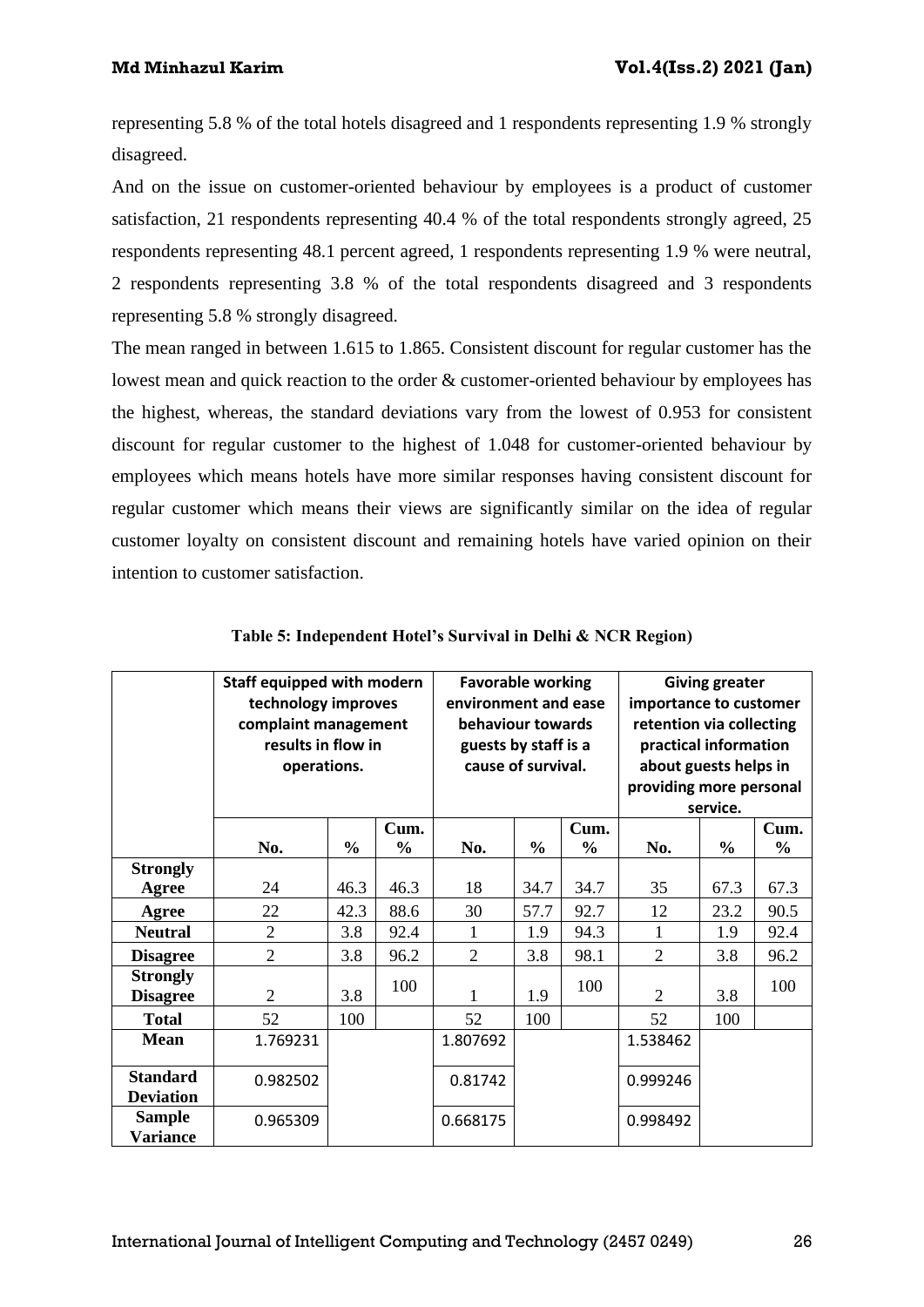Table 5: shows that 24 respondents representing 46.3 % of the total hotels strongly agreed that staff equipped with modern technology improves complaint management results in flow in operations, 22 respondents representing 42.3 percent agreed, 2 respondents representing 3.8 percent were neutral, 2 respondents representing 3.8 % of the total hotels disagreed and 2 respondents representing 3.8 % strongly disagreed.

On the issue on whether favorable working environment and ease behaviour towards guests by staff is a cause of survival, 18 respondents representing 34.7 % of the total hotels strongly agreed, 30 respondents representing 57.7 % agreed, 1 respondents representing 1.9 percent were neutral, 2 respondents representing 3.4 % disagreed and 1 respondents representing 1.9 % strongly disagreed.

On the issue on giving greater importance to customer retention via collecting practical information about guests helps in providing more personal service, 35 hotels representing 67.3 % of the total hotels strongly agreed, 12 hotels representing 23.2 % agreed, 1 hotel representing 1.9 % were neutral, 2 respondents 3.8 % of the total respondents disagreed and 2 respondents representing 3.84 % strongly disagreed.

The mean ranged in between 1.538 to 1.808. Giving greater importance to customer retention via collecting practical information about guests has the lowest mean and favorable working environment and ease behaviour towards guests by staff has the highest, whereas, the standard deviations for these variables ranged from the lowest of 0.817 for favorable working environment and ease behaviour towards guests by staff to the highest of 0.999 for giving greater importance to customer retention via collecting practical information about guests which means hotels gave more similar responses on favorable working environment and ease behaviour towards guests by staff which means their views are significantly similar on the idea of hotel survivability by creating favorable working environment and ease behaviour towards guests by staff and remaining hotels have varied opinion on the independent hotel survivability.

## **CORRELATION ANALYSIS OF HYPOTHESIS**

## **Table 6: Correlation Analysis of Hypothesis**

|                             | Survival of independent hotel (Y) |
|-----------------------------|-----------------------------------|
| Customer Satisfaction $(X)$ | 0.738939                          |

Independent Variable X – Customer Satisfaction

Dependent Variable Y – Survival of Independent Hotels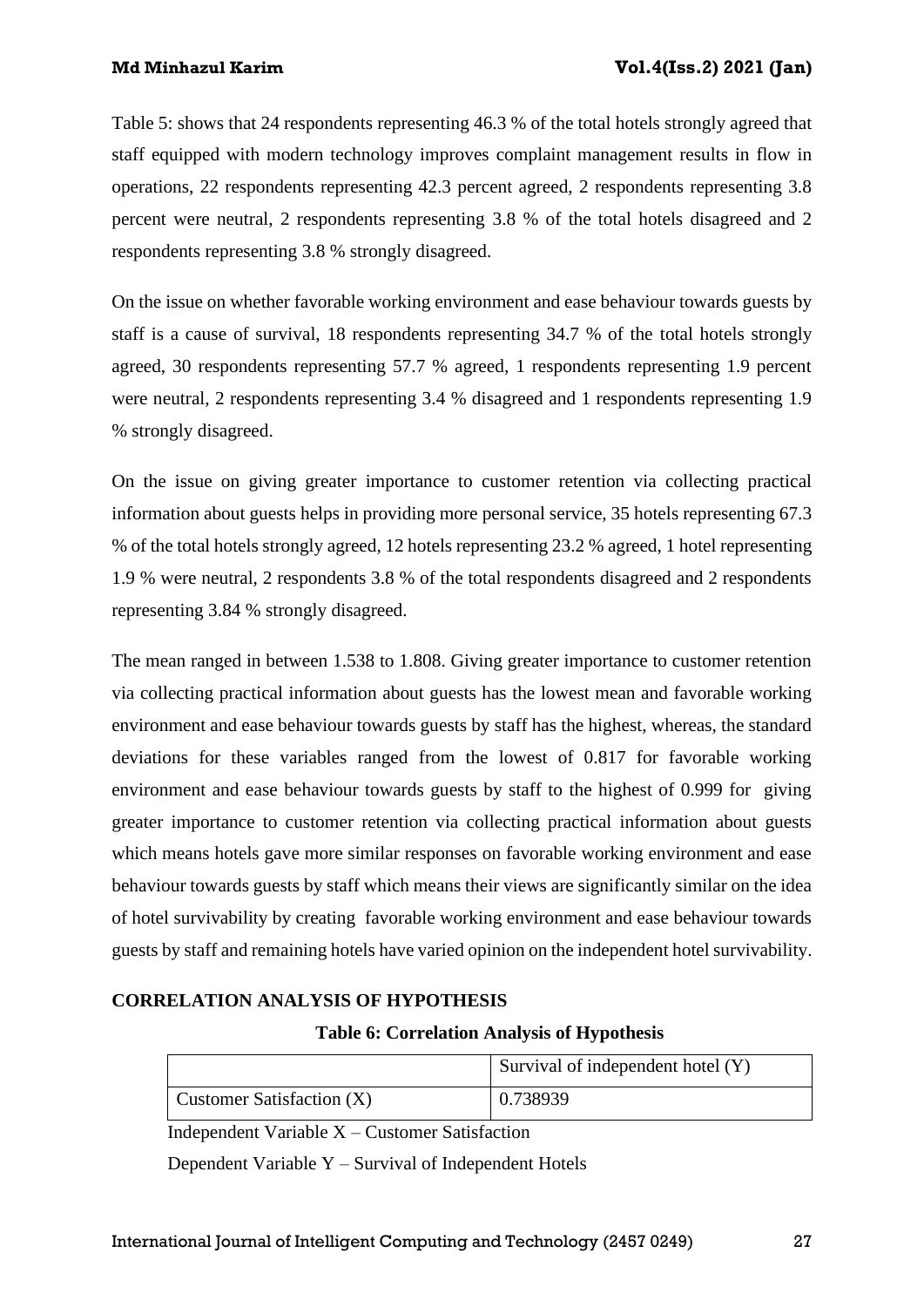This hypothesis ascertains the relationship between guest satisfaction and survival of entrepreneurs in the sector. The result  $(r = 0.738939)$  indicating that, there is a positive relation between guest satisfaction and survival in the hotels of Delhi. If the customer satisfaction level decreases because of poor service, wrong commitment, extra charges, hygiene compromise, loss in brand value, etc than it will put a threat on the survivability of the hotel.





The result  $R^2 = 0.546$  which says 54 percent of the variability in survival is explained by the regression of survivability on customer satisfaction we see whether guest satisfaction is a good predictor of survival of independent hotels in Delhi & NCR or not. So the general flow of these points is definitely positive. We also got linearly related regression line. Which means the value of the independent variable i.e. customer satisfaction increases, the mean of dependent variable i.e. survival of independent hotels also tends to increase. The customer satisfaction coefficient in the regression equation is 0.661. This coefficient represents the mean increase of survival of independent hotel for every single guest satisfaction. If one guest of a independent hotel gets satisfied, the average survival of the hotel increases by 0.661%.

#### **6. LIMITATIONS**

Due to time constraint the data collected from the targeted hotels of Delhi. Data mainly collected from the sales professionals of the hotel not from any other departments or staffs. So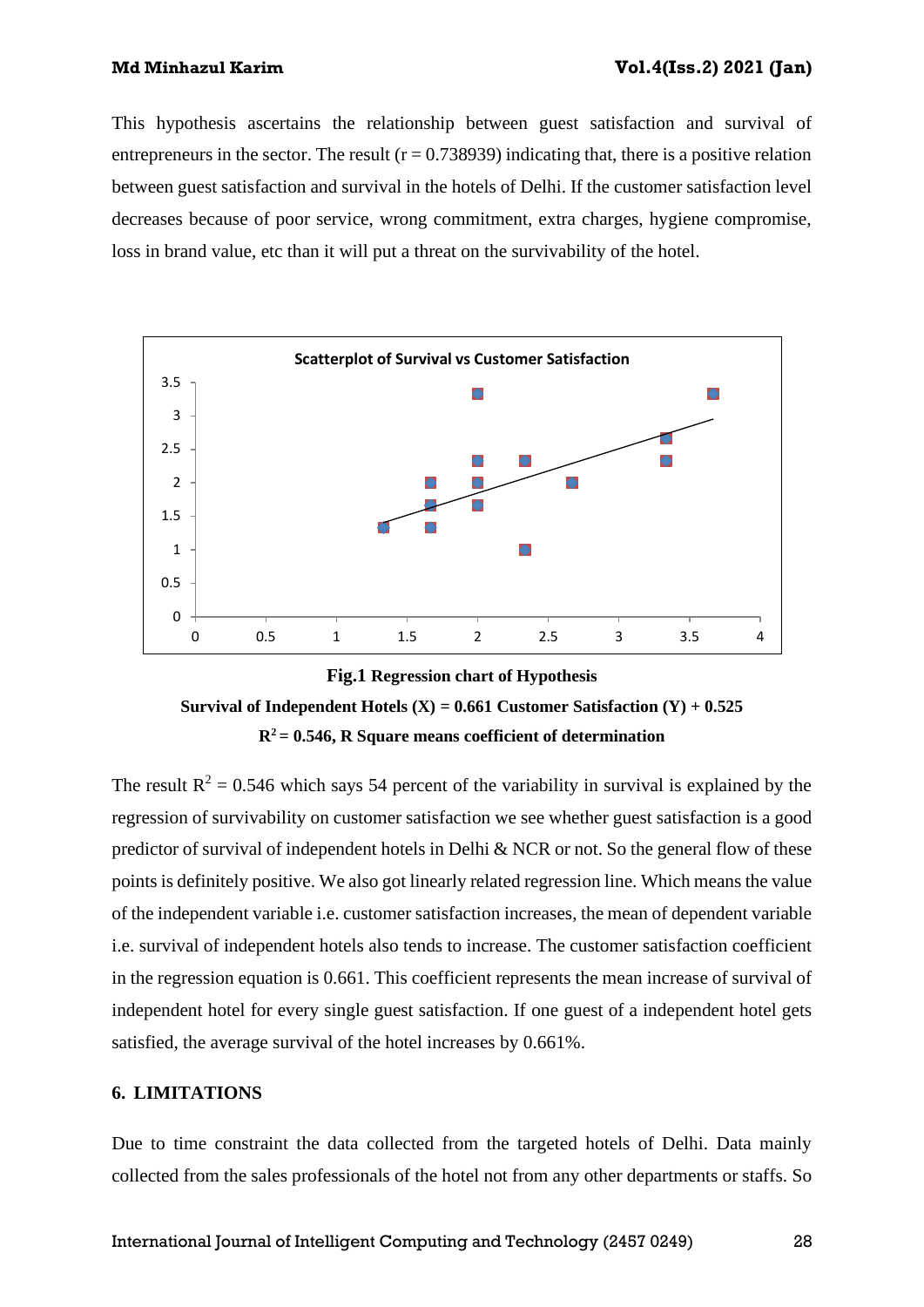it is a sales centric study and future research can be done on mapping out the researches of guests and entire stakeholder. Secondary data in the form of literature review was collected from online sources.

### **CONCLUSION**

The concept of guest satisfaction is apparently the way to maintain business particularly those in the hotel sector and especially in the independent hotel segment in Delhi & NCR where new hotels are jumping up nearly regularly. They must proceed in distinguishing the guest's present and future needs and wants to meet their expectations. Increase benefits for the staff so that staff doesn't feel exhausted during the holding up his position of work. The hotel must build its focus on customer suggestion and recommendations, which improve the degree of satisfaction and reliability to the hotel and keep the guests for the longest conceivable period. Hotel must deal with the staff's outside appearance so as to satisfy guest. Concentrate on the staff's practical and scientific aptitudes and capacities to raise their positive mental level to satisfy the best degree of managing guests in accordance with the idea of Customer Relationship Management. Hotel should improve the picture of the hotel with respect to the guest's perspective by acceptable method and speed in finishing the work which expands guest's satisfaction. Hence, Hotels that need to make benefit and survive in the Delhi's market condition must embrace on sound customer relationship management and focus on meeting customer demand beyond their expectation.

### **REFERENCES**

- 1. Adikaram, C. N., Khatibi, P. D., & Yajid, P. T. (2016). The Relationship between Customer Relationship Management and Customer Satisfaction: A Study on Private Higher Education Institutions in Sri Lanka. *International Journal of Arts and Commerce* , Vol. 5 (No. 2). pp.69-95. ISSN 1929-7106.
- 2. Ahmad, D. T., Jawabreh, D. O., Afeef, M. (., & Almomani, A. (2012). Impact of Customer Relationship Management of Hotel (A Case study Umaid Bhwan). *Asian Journal of Finance & Accounting* , Vol. 4, (Issue 1). pp.118-131. ISSN 1946-052X.
- 3. Aiyer, M., Panigrahi, J. K., Das, B., & Neurgaonkar, S. (2018). Cross-Functional Process Framework for Customer Experience and Customer Relationship Management: Reinventing a Dimension Mix to Value Cocreation. *Jour of Adv Research in Dynamical & Control Systems* , Vol. 10, (Special Issue 09). pp.2545-2550.
- 4. DilPazir, D., & Amin, I. (2015). A study of customer satisfaction towards hotel industry in kashmir valley. *International Journal of Management Research & Review* , Volume 5 (Issue 12). pp.1117-1123. ISSN: 2249- 7196.
- 5. Dutta, A. (n.d.). Start-up Initiative. *IOSR Journal of Business and Management* , pp.93-97. ISSN: 2319–7668.
- 6. Elfarmawi, W. (2019). Correlation between customer relationship management system usage, product innovation, and customer satisfaction. *Foundations of Management* , Vol. 11. pp.23-32. pISSN 2080-7279.